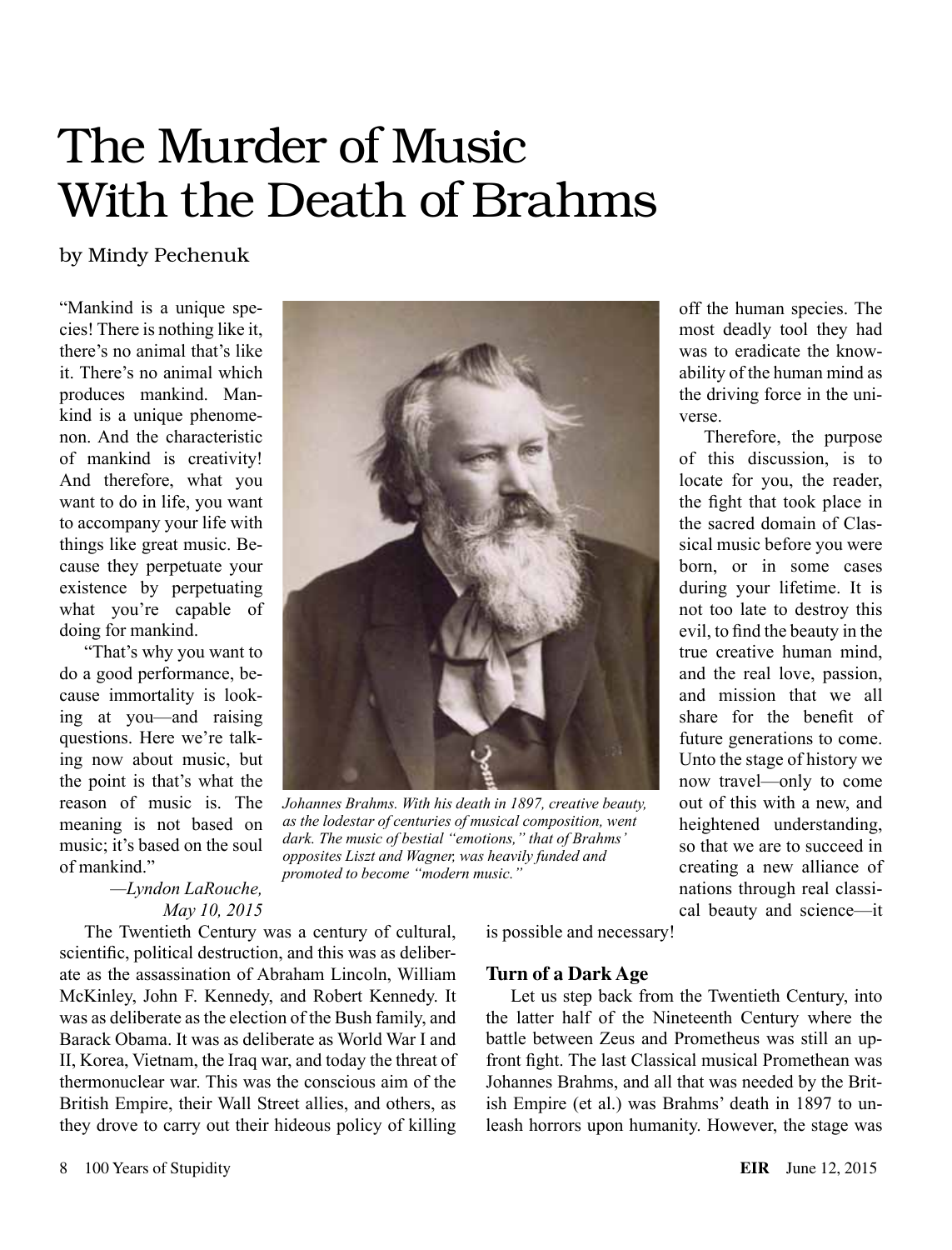set before Brahms' death. For us today, like Brahms, the mission to create new relations among nations, to bring about a human creative world, is a continuous battle for the soul and mind of mankind. This was the same passionate mission which inspired Beethoven, Mendelssohn, Schubert, the Schumanns, and Brahms, to transform mankind from the grip of one of the most evil Zeusians of music, Franz Liszt, and his ally Richard Wagner.

By the end of the Nineteenth Century, the British Empire was desperate to stop what was progressing against their control of the world; they needed a new war, and a dark age. The Empire acted, and the world dramatically changed—the 1890 ouster of Bismark as chan-

cellor of Germany-the necessary step to set the stage for World War I; and the 1890 assassination of the President of France Sadi Carnot, which unleashed both a political and musical hell from the worst quarters of France, and in Vienna under the influence of the British Empire crowd. Only to follow with the Dreyfus Affair, which was crucial, not only for the political destruction of Europe and the world, but also the cultural destruction. All of this was done to stop what Hamilton, Abraham Lincoln, McKinley, and others had set into motion throughout the world.

Johannes Brahms, the last of the musical geniuses alive, set the standard for all humanity—all of his other friends were dead, and he carried with him the responsibility, passion, love for future generations, to know (not to just understand) what is it that makes us human. Once he had died, the standard-bearer was no longer there, and within three years of his death—hell was let loose with the Twentieth Century. But, much to the dismay of the British Empire and Wall Street, there were individuals, who rose to the occasion from the destruction of the Twentieth Century—Lyndon La-Rouche, Wilhelm Furtwängler, Norbert Brainin, Albert Einstein, Vladimir Vernadsky, and Max Planck.

Now, we are in the final months of that fight!



*Friedrick Liszt (1811-1886), with Richard Wagner, were the leading musical adversaries of Brahms and Giuseppe Verdi—and of creative reason in music—during the second half of the 19th Century.*

### **Brahms' Mind, Liszt's Fingers**

Brahms was both a true patriot of his country. Germany,<sup>1</sup> and a universal citizen of the world. He was a close friend of Chancellor Bismarck, It was known that Brahms' library contained Bismarck's letters and speeches, some of which he carried with him on trips. He openly spoke of Bismarck, and the need for German unity, which he would celebrate in his musical compositions.

There is a famous moment when his young student Gustav Jenner enlisted in his regiment, and Brahms is on record saying to Jenner: "I cannot say how I envy you. If I were only as young as you are I should go with you at once, but that too I missed."2

Brahms' library was rich with

every aspect of Classical life from Schiller, Lessing, Goethe, Aeschylus, Homer, Sophocles. "His contact with pioneers of medical science kept him abreast of the latest developments. His close friendships with Billroth and Engelmann account for his owning a copy of Billroth's *Surgical Letters* and Engelmann's *Experiments on the Microscopic Changes in Muscle Contraction*: indeed, he would observe, along with the students, Billroth's pioneering surgery at the University Hospital in Vienna. The worlds of scientific invention earned his attention as well, and he was interested in the introduction of electricity in Vienna and the development of the Edison system."3

Without Franz Liszt, and his ally Richard Wagner, the destruction of the Twentieth Century would not have been possible. The long fingers of Liszt reached across the centuries, into both the United States and Europe. It was the spinoffs of Liszt that helped to shape the Twentieth Century destruction, with the aid of others yet to come. The eulogy that Liszt wrote upon

<sup>1.</sup> Contrary to popular opinion today, music, science, art, drama, and nation-building are a unity.

<sup>2.</sup> Musgrave, Michael. *A Brahms Reader*, Sheridan Books, Michigan, 200, p. 175.

<sup>3.</sup> *Ibid.,* pp. 172-173.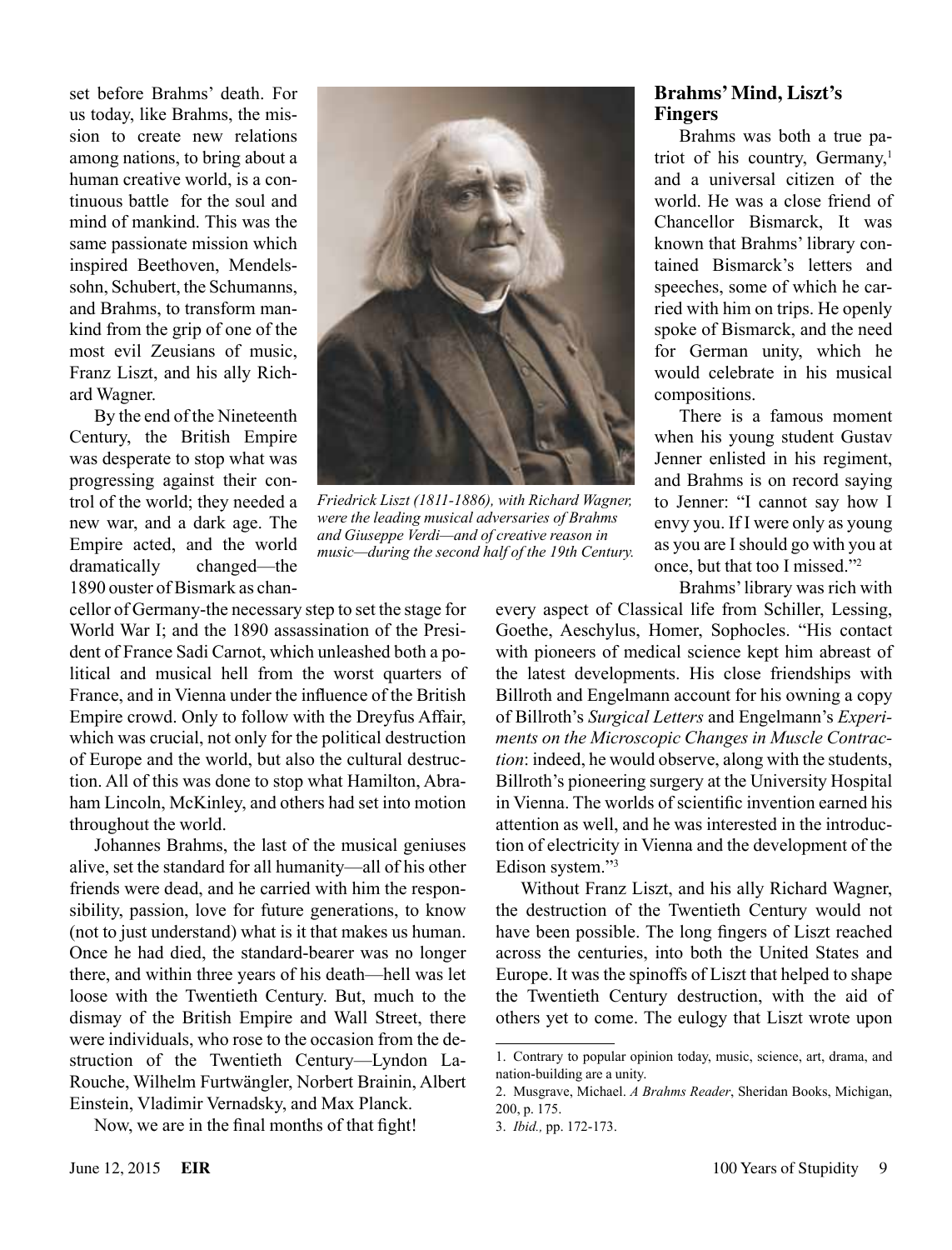

*"Franz Lizst Fantasizing at the Piano," by Josef Danhauser. The German Classical poet Heinrich Heine nailed the Wagnerian Romantics in a satirical poem, as rutting cats "conceiving of" their latest compositions on a shrieking rooftop: "Ohh, Liszt! You glorious tomcat!" howls the lucky female.*

the death of his loyal ally Napoleon III speaks for itself:

"Magnanimous heart, all encompassing mind, practical, gentle, and generous character—and sinister fate! A hamstrung and garroted Caesar—but moved by a breath of the divine Caesar, ideal personification of the earthly empire!... I believed sincerely ... that Napoleon's government was the most suited to the needs and progress of our times. He gave great examples, and accomplished or attempted great deeds. ... However terrible it was, his final disaster does not erase them! When justice comes—France will bring back his coffin to place it in glory next to that of Napoleon I, in the Church of the Invalides!. . . the Emperor filled his life with the constant exercise of those most synonymous sovereign virtues: charity, goodness, liberality, generosity, magnificence, munificence.. . . his gratitude to those who had done him some favor.... I try to imitate him himself, blessing his memory and praying for him to the God of mercies who has made nations capable of healing."4

This eulogy was no spur-of-the-moment action. Franz Liszt was close to Napoleon and his circles for many years. Liszt would not only visit Napoleon, but

Liszt's son-in-law, Émile Ollivier, was an aide to Napoleon whom Liszt would confer with for political objectives. Let there be no misunderstanding—Franz "Zeus" Liszt was a political operative of the British Empire—and his music speaks to this directly.<sup>5</sup> Liszt and his side-agent of influence Richard Wagner, deployed every moment to destroy the true spirit and passion of the creative nature of man.

The battle of the late Nineteenth Century was clear to Brahms, and the circle of his collaborators, and for them, the epistemological and political battle was one. As Liszt and Wagner through their music created a degenerate, pessimistic mankind pissing on all the great minds that came before; i.e., J.S. Bach, Mozart, Beethoven, Schiller, Leibniz, Kepler—Brahms and the Schumanns created the optimistic creative mankind,

with the passion and love for the future. According to Brahms' good friend George Henschel:<sup>6</sup>

 .. . "a volume of the 'Forty-Eight' was invariably open on the piano of his apartment. When Henschel noticed it, Brahms commented, 'With this I rinse my mouth every morning.' And when Brahms sat down to play to others, it was invariably the 'Forty-Eight'7 that came to mind $\cdots$ 

Brahms, like those in his circle of friends, and Beethoven and Mozart before, returned to the master J.S. Bach. Brahms et al. were driven by the science of the human mind—by the creative spirit of lawful "universal principles," by the creation of truth as expressed in metaphor. In this case, let Brahm's student Florence May speak to this:

"His interpretation of Bach was always unconventional and quite unfettered by traditional theory, and he certainly did not share the opinion, which has had many

7. J.S. Bach's *Well-Tempered Clavier*.

<sup>4.</sup> Letter 148 from Liszt to Agnes Klindworth.

<sup>5.</sup> Compare [Mozart's "Ave Verum"](https://www.youtube.com/watch?v=-ktpXMNi9TY) [with Liszt's "Ave Verum"](https://youtu.be/wHjWnjvnFCM) Think about what the difference implies about the nature of Prometheus versus Zeus. There is much to say on this matter, but for our purposes here I will leave that for another discussion.

<sup>6.</sup> Henschel was both a well-known baritone and a conductor who would later conduct the Boston Symphony.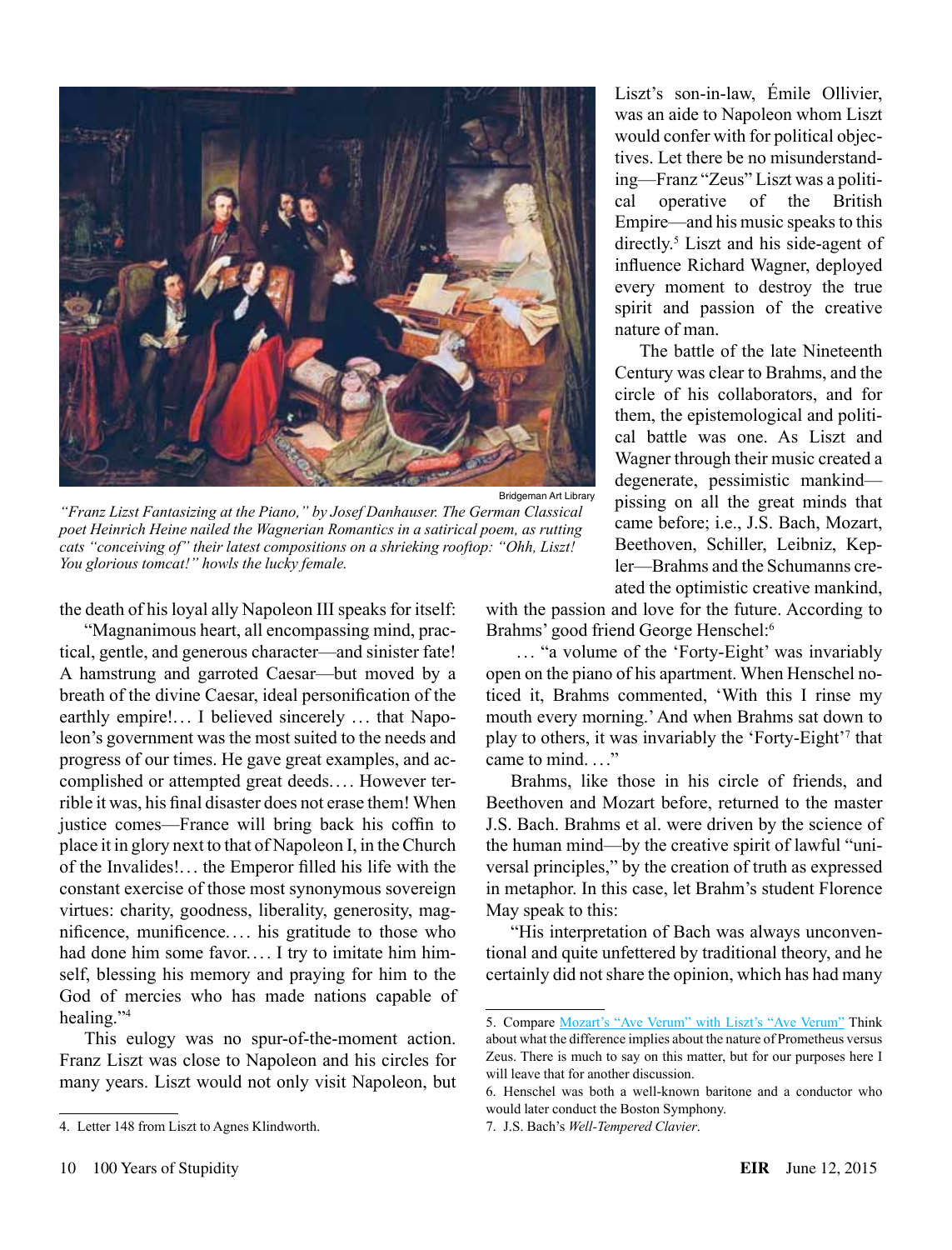distinguished adherents, that Bach's music should be performed in a simply flowing style. In the movements of the Suites he liked variety of tone and touch, as well as a certain elasticity of 'tempo'. His playing of many of the preludes and some of the fugues was a revelation of exquisite poems, and he performed them not only with graduated shadings but with marked contrasts of tone, effect. Each note of Bach's passages and figures contributed, in the hands of Brahms, to form melody which was instinct with feeling of some kind or other. It might be deep pathos or light-hearted playfulness and jollity; impulsive energy or soft and tender grace' but sentiment (as distinct from sentimentality) was always there: monotony never. 'Quite tender and quite soft' was his frequent admonition to me, whilst in another place he required the utmost impetuosity.

"Brahms particularly loved Bach's suspensions. 'It is here that it must sound,' he would say, pointing to the tied note and insisting, whilst not allowing me to force the preparation, that the latter should be so struck as to give the fullest possible effect to the dissonance. 'How am I to make this sound?' I asked him of a few bars of a subject lying for the third, fourth and fifth fingers of the left hand, which he wished brought out clearly, but in a very soft tone. 'You must think particularly of the fingers with which you play it, and by and by it will come out,' he answered."8

On the other hand, Franz Liszt showed his clearly his hatred for mankind, and was notorious for pounding so hard on the piano, that he was constantly breaking strings, and would often need a second piano during his performances!

The assassination of President Sadi Carnot of France, contrary to popular myth, was not just carried out by a bunch of anarchists. This was deployed by the British Empire, as was the Dreyfus Affair, as was the dismissal of Chancellor Bismarck of Germany. France now became the center for musical pessimism; anything created by J.S. Bach, Mozart, Haydn, Beethoven, Schubert, Schumann, and Brahms was written out of history. Springing up everywhere in Paris was the insanity of Berlioz, Satie, Ravel, Fauré, Saint-Saëns, Debussy, D'Indy, Princess Polignac (nee Winnaretta Singer of the Singer Sewing Machine Family). Why do I say insanity? Because their music has left the domain of human creativity. They are the successors of the insanity of Franz Liszt and this Zeusian school.

Franz Liszt created a cult around him whether at his shrine in Weimar, in Paris, or wherever he went. His sidekick Wagner, and the Bayreuth orgies of his operas, provided a central place for this network of early fascists to reside. By 1888-1896 Debussy, Bernard Shaw to Maurice Barres would come together at Bayreuth. The working relationship between Debussy and Barres continued in the 1900s.

Ask yourself, what happens when you destroy truth and universal principles? Since J.S. Bach's creation of the Well-Tempered Bel Canto art of musical composition, the standard was set for music. J.S. Bach lived in the domain of Plato, Cusa, Kepler, and Leibniz. Bach created through his compositions a living "future of the future."

Ideas for Bach, like those who developed these universal principles—i.e., Mozart, Haydn, Beethoven, Schubert, Clara and Robert Schumann, and Brahms were not contained in the notes, or fixed intervals or harmonic relations. The principle of metaphor was their domain—in which you could only know truth through the paradoxes they created, in their mind and soul, to yours. If you try to literally play or sing the notes on the page, you will have become the "practical man" that the Empire wants you to be—a good slave to kill yourself, and all of humanity. For Bach et al., they were continuing to create new universal harmonies, from the one in their mind. The future was their guide, taking your mind and soul to higher resolutions throughout their

# On Musical Tuning

From Bach through Mozart, Haydn, Beethoven, Shubert, Schumann, Brahms, and Verdi the tuning of music was at C=256. This was not arbitrary. It is not a metrical figure, but rather is a physical space-time development of the human mind. It is tied to the question of poetry, metaphor, the harmonics of the universe. What was done by the British Empire and Wall Street to both raise the official tuning to A=440—which was done by Goebbels, Hitler's propaganda minister—and to destroy composition through Stravinsky, Debussy, Schoenberg, has led to the creation of the practical and irrational man, a world without a knowable truth.

—*Mindy Pechenuk*

<sup>8.</sup> *Brahms Reader*, pp. 127-128.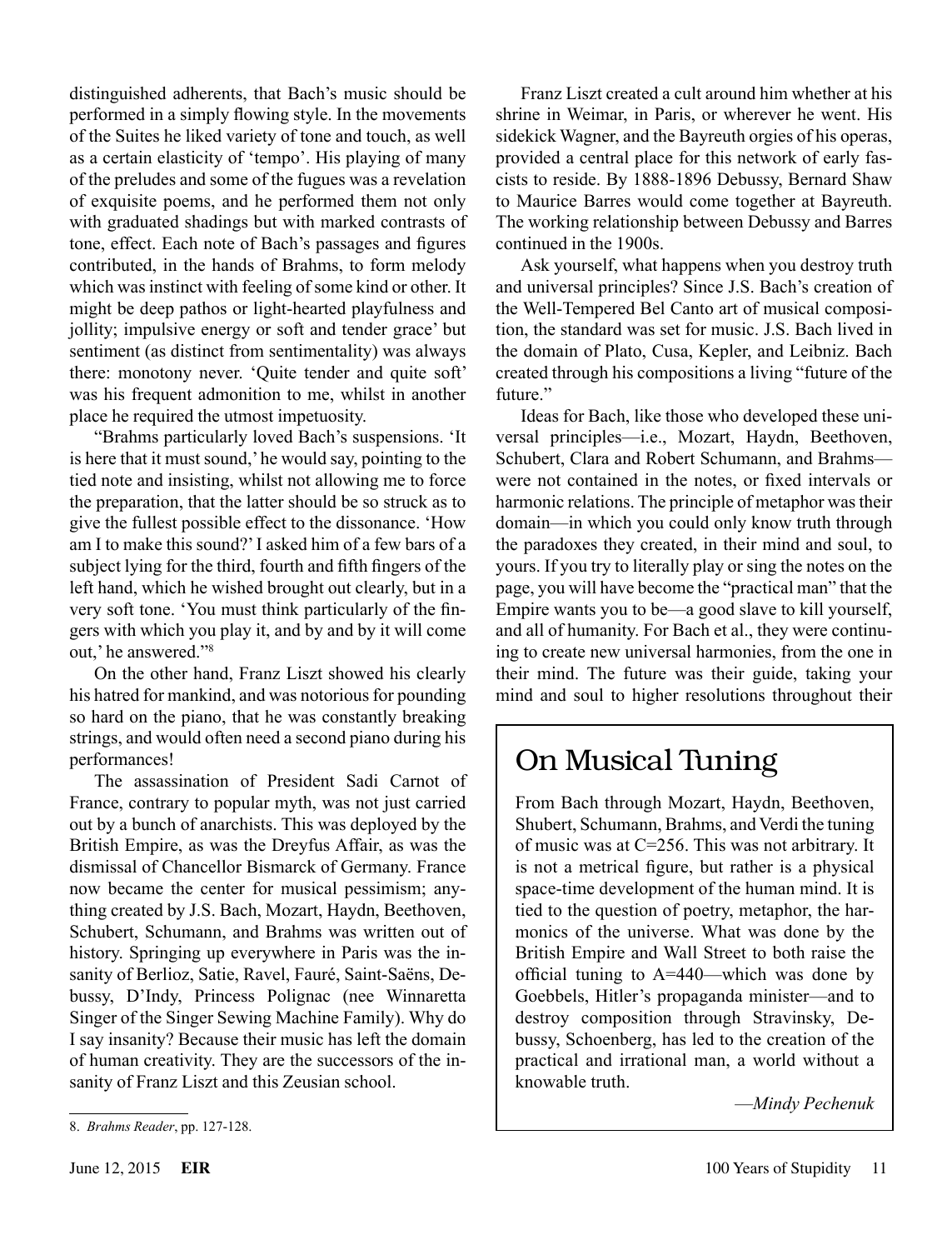

*Modern music's "goddess," Nadia Boulanger, with composer Aaron Copland (left) and money man Walter Piston in 1945.*

compositions. This was not true for Franz Liszt, Richard Wagner, Berlioz, Strauss, Satie, Ravel, [Debussy](https://youtu.be/EvnRC7tSX50), Fauré, Saint-Saëns, and those who came after them. For them there is no future, no longer an understanding of the immortality of our mankind—reaching to create breakthroughs to develop a higher power of mankind in the universe—no universal principles, no hypothesis. All they are left with is a smelly pessimism and a feeling of failure—and what we have in today's culture is the bottom of this pit.

Vienna was no different. In fact, Vienna was Brahms' last battleground, where he lived out the remaining years of his life, and was in direct battle with Wagner (died 1883), Liszt (died 1886), Mahler, Bruckner, Freud, and Boltzmann.

#### **Battling for America**

The British Empire had its long-term mission in mind to destroy all of humanity, and between the 1890s and the early Twentieth Century, they had declared musical/cultural warfare on the United States. One route into the United States was through New York, the secondary route was through Boston.

Both Liszt and Brahms deployed their forces to the New World (the United States). It was Leopold Damrosch (1832-85), a longtime friend of Liszt and Wagner, who arrived with his family in New York City (1871) and founded the Oratorio Society in 1873, the New York

Symphony Society (1878), and also conducted at the Metropolitan Opera. Leopold's son Walter made his conducting debut at the Metropolitan Opera (1885) conducting Wagner's "Tannhauser." After his father's death, Walter took over both the Oratorio Society and the New York Symphony, and formed the Damrosch Opera Company(1894), from whose platforms he played a critical role in destroying the minds of mankind.

The extraordinary role carried out by the "godsons" of Franz Liszt—Walter Damrosch, and his brother Frank—was crucial in shaping the destruction of the Twentieth Century. While Walter Damrosch was instrumental in the trans-Atlantic operations, Frank Damrosch helped dominate the minds of the

young generations of upcoming artists, and I would add, the population as a whole, in the United States. He was responsible for helping to establish the "Institute of Musical Art" in New York, which was later became known as "Juillard School of Music," while his sister Clara Damrosch, and her husband David Mannes established the "Mannes College, The New School of Music" in 1916 in Manhattan. The education of American culture was clearly dominated to destroy the United States. World War I not only took the physical life of many throughout the world, but, it also took the cultural mind and soul and replaced it with the "practical" man!

#### **Comes the Congress of Cultural Freedom**

Now we arrive at the pit of the Twentieth Century: 1900-1927 (from the International Congress of Mathematicians in 1900 to the Solvay Conference in 1927). The British Empire and Wall Street forces declared war on the human mind/soul and nation state. Hilbert and Bertrand Russell created the practical mathematical mind at the International Congress of Mathematicians. (see article in this issue). The same operation was being carried out in music. The flood gates were open, and what entered became total reductionism, anarchy in the music world. In April of 1900, Paris is the home of the Universal Exposition, where there was an exhibition to carry out the same destruction in music: as in the case of Ernest Boulanger (the father of Nadia Boulanger,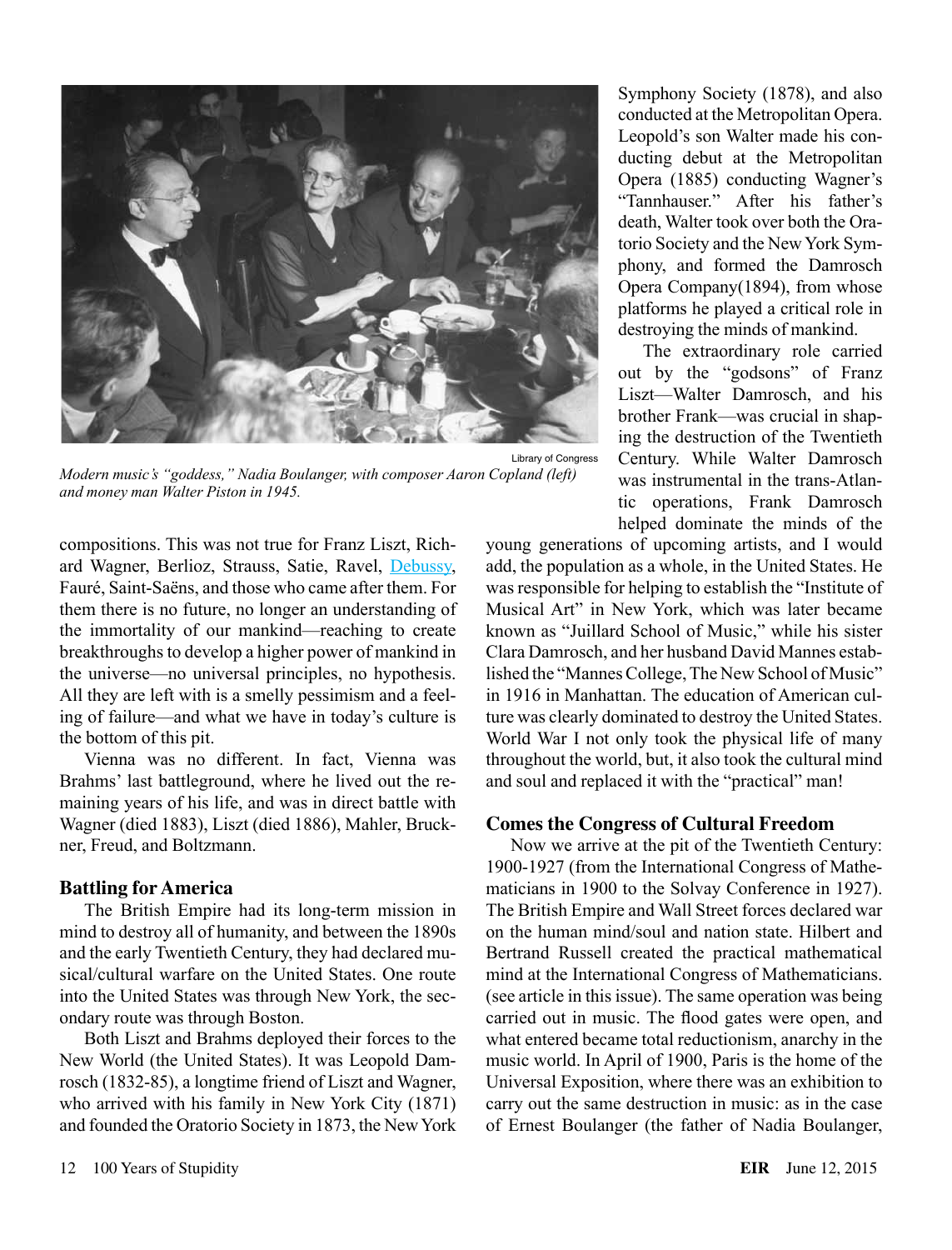whom you will come to know soon) who "had been invited to have the score of one of his choral works displayed .. . in an exhibit devoted to French contemporary musicians at the Universal Exposition of 1900."9

Now the deed was done, and the monster had been unleashed. Brahms had only been dead three years and the musical scene was already dominated by the likes of the Damrosch Family, the Boulanger Family, Stravinsky, Diaghilev, Debussy, Fauré, Ravel, Princess Polignac, Cocteau, Schoenberg.10

By 1910 (only 13 years after Brahms' death) Stravinsky had scribbled on paper "The Firebird" (1910), "Petrushka" (1911) and "Le Sacre du Printemps"—"The Rite of Spring" (1913). What an assault against humanity is Stravinsky's "Rite of Spring"—a ballet based on a ritual human sacrifice. What does that say about the immortality special to humankind. Compare that to

# Schizophrenia or Sanity

"One no longer feels dominated by the phrase, the literal meaning of the words. Cast in an immutable mold which adequately expresses their value, they do not require any further commentary. The text thus becomes purely phonetic material for the composer. He can dissect it at will and concentrate all his attention on its primary constituent element—that is to say, on the syllable."

*—Stravinsky, from his autobiography*

"Furtwängler's performance is a very clinically crucial thing. Everything about that is total suspension. And the suspension is totally controlled. When you hear, experience, the Furtwängler version (Schubert 9th Symphony, Furtwängler/Berlin Philharmonic Orchestra) and you hear it in reasonable concern, you do not hear it in sections.

Brahm's composing his "Vier Ernste Gesange" "Four [Serious Songs](https://youtu.be/-4DwEPGt7V0)" After the stroke of his dear friend Clara Schumann. Brahms through the four songs developed the beauty and truth on what it is to be human—ending with the fourth song based on Saint Paul's 1 Corinthians 13, "If I have not *agape*, I am nothing."

How far away is Stravinsky from the video games, and violence which today's culture calls "entertainment?"

The defenders of Stravinsky were a clique which included Debussy-who became very close to Stravinsky. Debussy wrote to Stravinsky in November 1913 from Paris: "Our reading at the piano of *Le Sacre du Printemps* is always in my mind. It haunts me like a beautiful dream, and I try in vain to reinvoke the terrific impression. That is why I wait for the stage performance like a greedy child impatient for promised sweets."11

Let us be clear—Debussy is not a "child"; his musical intention is completely destructive, and at its roots destroys the universal principle that J.S. Bach had created with the Well-Tempered Bel Canto compositions.

"You have a kind of religious experience, which starts out, in a sense, instructing you morally, at an opening. And then it goes through—like the second movement—it goes in a certain way which is almost magical. And most people, as conductors, couldn't do it. They butcher it, with rhythmic routines. They don't see where the progress is, in the process of movement. They don't see the daring explosion, which is effected by Furtwangler's direction, at that point. And then the finale, the effect of that—Boom! Boom! This is charged! This is Schubert!...

"Take the case of the Schubert Ninth Symphony. That performance under his direction is a unified piece which contains no separations in the process of delivering the composition. And anyone who does divide it into parts is making an ass of themselves. Because the idea is that you are captured by a transition from one phase to another phase. It's a phaserelationship. It's not a composition of parts of the composition; it's a process of a progressive process. And Schubert, of course, did that!"

*—Lyndon LaRouche, May 10, 2015*

<sup>9.</sup> Rosenstiel, Léonie. *Nadia Boulanger, A Life in Music*, W.W. Norton & Co., New York, 1982, p. 40.

<sup>10.</sup> The current popular argument that Schoenberg was different than Stravinsky, is like arguing that Hitler and Mussolini were different. Schoenberg's "12 tone row system," which is pure mathematical reductionism, is in the end no different than the neurotic pounding of anarchist rhythms, and screeching noises of Stravinksy.

<sup>11.</sup> Stravinsky, Vera. *Stravinsky In Pictures and Documents*, Simon & Schuster, N.Y., 1978, p. 90.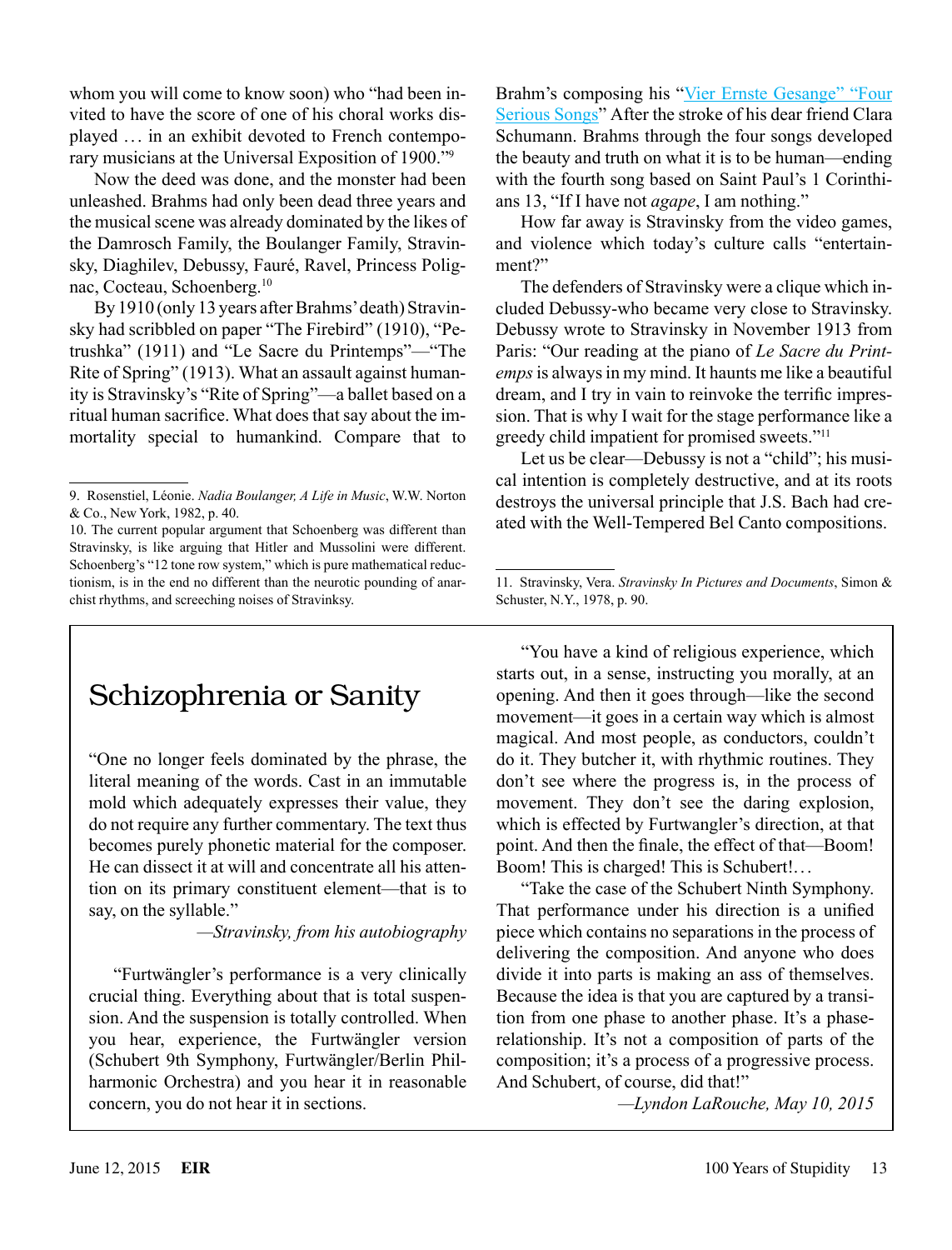For the great geniuses of the Eighteenth and Nineteenth Centuries, the subject of every scientific discovery or musical composition, was the universal nature of man. For Debussy, Nadia Boulanger, and the musicians in France around the "Action-Française," there was a different view of man. For this I will let Debussy himself speak from March of 1915: "For many years now I have been saying the same thing: that we have been unfaithful to the musical traditions of our race for more than a century and a half. . . . Since Rameau, we have no purely French tradition. ... Today when the virtues of our race are being exalted, the victory should give our artists a sense of purity and remind them of the nobility of French blood."

 And again, Debussy in a letter to Stravinsky in October 1915: "It will be necessary to cleanse the world of this bad seed. It will be necessary to kill the microbe of false grandeur, or organized ugliness, which we have not perceived as simply beings of weakness. ... You are assuredly one of those who could victoriously combat the other gasses that are just as lethal as the other, and against which we had not masks."12

This tradition of fascist identity was ramped at the time. In the case of Nadia Boulanger, the "goddess" of music, she was known for her beliefs that "Jews were members of another race, however, and she tried to avoid having 'too many' in her classes at any one time."13

With that introduction to Nadia Boulanger, a few words must be said. She is someone who is known very well in the institutions of music, but not to the general public. Almost every musician, young and old, traveled to study, to sit at her feet, and worship at her altar. I was introduced to Nadia, when I was in undergraduate school at Queens College in NYC. Unfortunately my music theory professor, Leo Kraft, was one of her students, and he, like many others, continued the disaster called American Music which started after World War I.

The British Empire and Wall Street didn't wait for the end of World War I to escalate their cultural warfare—on April 6, 1917, in the midst of World War I, Walter Damrosch became the first president of the newly founded American Friends of Musicians in France. With the aid of the British Empire and Wall Street, the end to nation-states and scientific progress was unfolding.



*"Pop" music crossover Leonard Bernstein kisses Boulanger's hand after she conducted the New York Philharmonic in a February 1962 concert.*

Today, while we are in such a critical period in Germany where the trio of Foreign Minister Steinmeier and former Chancellors Schmidt and Schroeder can reverse what the current Chancellor Merkel is doing, and reestablish Germany's relationship to working with Russia, therefore avoiding thermonuclear war, most people do not see this, because of the destruction of Classical thinking at the turn of the Twentieth Century. But, Lyndon LaRouche does not only see it, but acts on the solution. Why? Because Lyndon LaRouche is a Promethean!

This project to destroy the minds of both America and Europe coming out of World War I was, as today, financed with the blood money of Wall Street and the British Empire. Some of the key financiers and activist were Harry Harkness Flagler (his family is the fascist Standard Oil Company), John D. Rockefeller, the Vanderbilts, Henry C. Frick, Mrs. William Astor Chanler, and Mrs. George Montgomery Tuttle.14

The conditions to carry out cultural warfare were now in place, and with the Armistice signed, and World War I over, the beginning of World War II was put in place. It was Walter Damrosch and General Pershing that immediately organized the "French High Command" to set up a school for the training of

<sup>12.</sup> Both letters quoted from Jane F. Fulcher, *The Composer As Intellectual, Music and Ideology in France, 1914-1940.*

<sup>13.</sup> Rosenstiel, *op. cit.*, p. 198.

<sup>14.</sup> Rosenstiel, *op. cit.*, p. 136.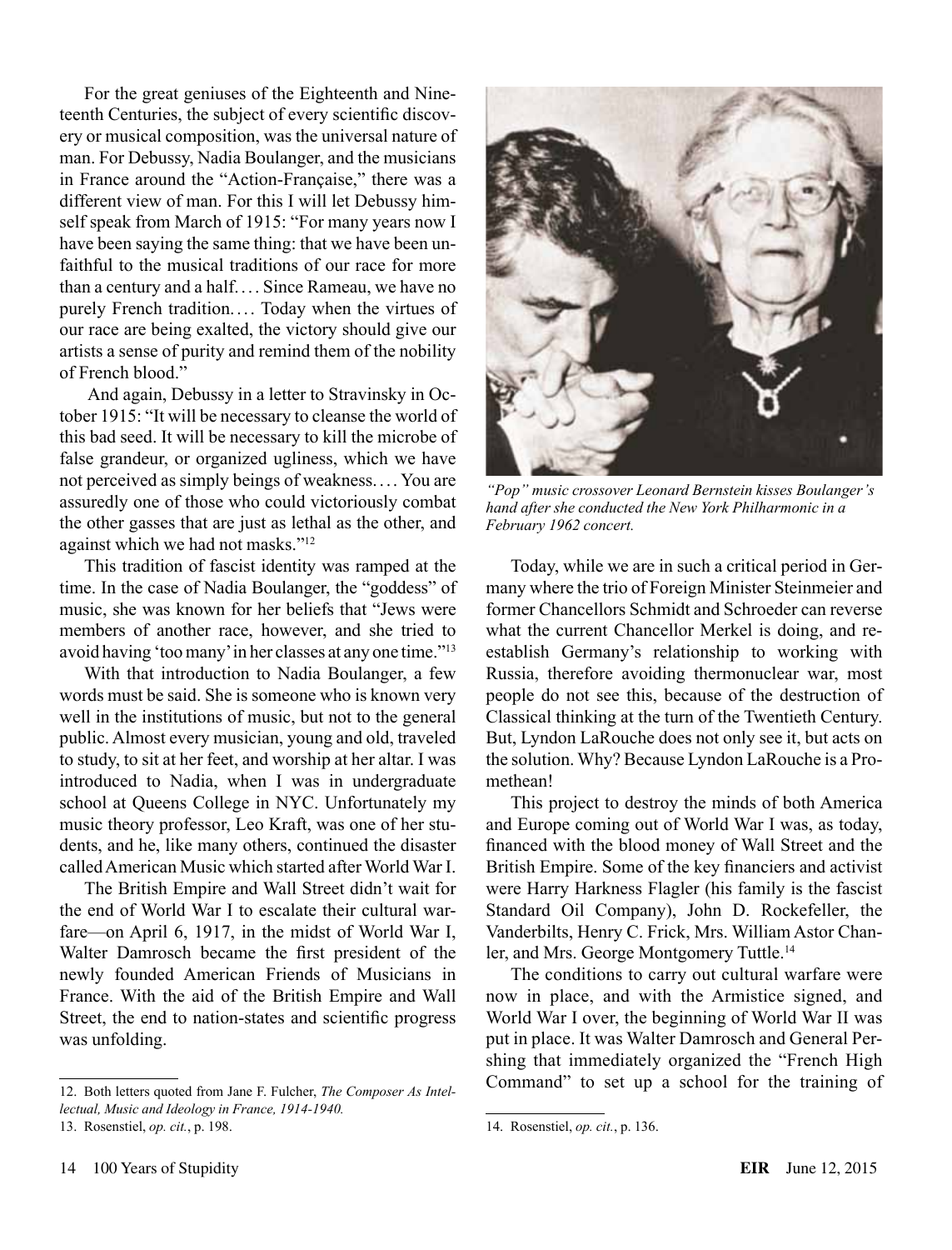"American bandmasters" and by the "summer of 1919, it was in full operation in Chaumont, under the direction of Francis Casadesus." The next step was taken by Damrosch and Nadia Boulanger, to set up a permanent school for teaching Americans music—this became known as Fountainbleau (the American Conservatory in Fountainbleau, France).

The school had its first official class in 1921. It is at that moment in 1921 that Nadia began Wednesday Salon meetings at her house. Here the students gathered at her altar and were brainwashed in the "anal" practical, formal analysis of Bach, Mozart, Beethoven, Schumann, Schubert, and Brahms. By the end of sessions



Creative Commons

*The American Conservatory in Fontainebleau, France, started in 1921 by Boulanger and the Damrosch family, blunted the enduring force of Beethoven's, Mozart's, and Bach's music by "analyzing" it into chords, tone structures, etc. Generations of composers were taught to use these "structures" like pieces in a jigsaw puzzle.*

you were convinced there are no Universal Principles, only particulars, chords, structures—the human mind was destroyed. At the same time Nadia would encourage all the "new music of the Twentieth Century"— Stravinsky, Valery, Fauré were some among the establishment in Paris who would attend the Wednesday sessions.

Nadia's "American Students," starting with Aaron Copland in 1921, were the predominant voices heard in the United States along with Virgil Thompson, Elliot Carter, Roy Harris, Walter Piston (whose text book on harmony is used to brainwash many generations of music students), and Roger Sessions, just to name a few. Late in his life, Lenard Bernstein went to meet "the goddess" Nadia for her approval! It is no accident that Nadia Boulanger, like her other associates at "Action-Français," share the same view of mankind as Debussy, Barres, Liszt, Wagner, and Monteverdi.<sup>15</sup>

#### **Boulanger vs. Furtwängler in America**

Finally in 1924, plans emerged to bring Nadia to the United States. Once again she was sponsored by Walter Damrosch, and his New York Symphony Society, of which none other than Harry Harkness Flagler was the president. Nadia's concert tour started with a first performance in New York with Damrosch conducting the New York Symphony, and, then went to Boston, for a performance with the Boston Symphony under the baton of Koussevitzky.

For Nadia's first entrance formally into America, neither Beethoven nor Brahms is played; instead Nadia deploys her former student Aaron Copland to write a special composition for her for Organ and Orchestra. Copland joined the faculty of the New School in New York in about 1927.

At the time Nadia was to give her opening concert in New York, on January 11, 1925 featuring the premier of Copeland's "Symphony for Organ and Orchestra," she was met with a great surprise. The great genius Wilhelm Furtwängler arrived for the first time in New York, and was to give his first concert in New York with the New York Philharmonic. It was only days after Furtwängler conducted the New York Philharmonic that Stravinsky was there to conduct an all-Stravinsky concert with the Philharmonic. So, here we find the battle ground from Liszt through to the Damrosch family, and others, inviting all the degenerates to conduct, or perform with the New York Symphony

<sup>15.</sup> Nadia was part of a project to revive Monteverdi, who was the leader of the art of reductionism in the late 1500s into the 1600s against Plato, Socrates, da Vinci, Cusa, and Kepler.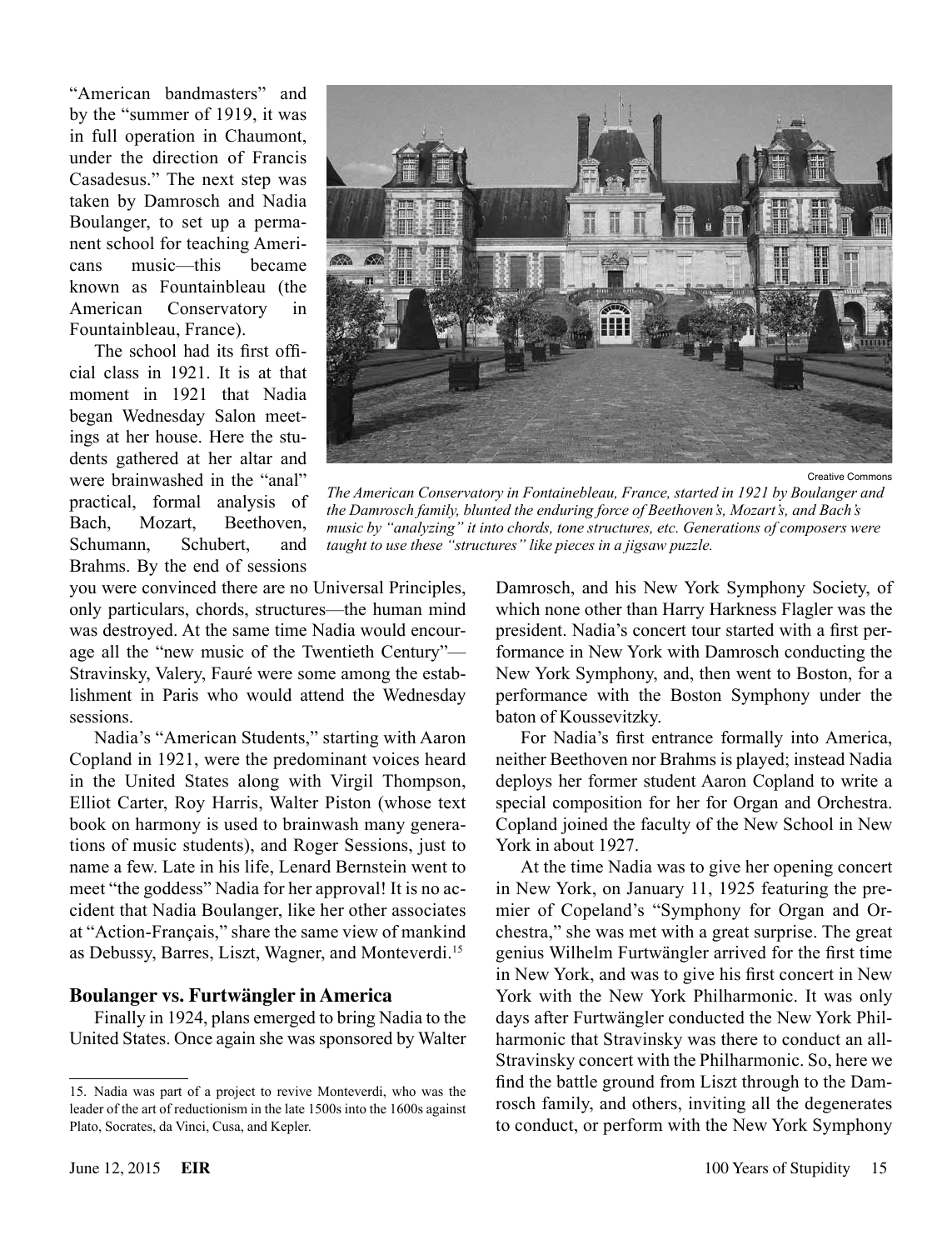Society, and the New York Philharmonic: From Nadia Boulanger, Maurice Ravel, Toscanini, George Gershwin, and many more.

By 1928, one year after the 1927 Solvay Conference where Einstein was attacked, the New York Symphony and the New York Philharmonic merged into The Philharmonic Symphony Orchestra of New York, Inc.; Clarence MacKay, Chairman and Harry Harkness Flagler, President. At the end of 1928 Gershwin (one of Nadia's students at Foutainbleau) gave the world premier of his "American in Paris," with Walter Damrosch conducting.

#### **Let the 'Trumpets Sound'**

In the midst of the insanity of the Twentieth Century, the voice of "immortality" was heard as Furtwängler did two

more tours of the United States, ending his last performance with Brahms' Requiem. Furtwängler and Brahms "sounded the trumpet" to Americans to wake up and leave the bestial world behind, and find their souls in the beauty of development—in the principles of Hamilton and the preamble of our Constitution. This was the last tour of America by Furtwängler, who was never allowed in the the United States again.

The British Empire and Wall Street went after Furtwängler, and branded him a Nazi, because he stayed in his country during World War II, and conducted the concerts he hoped would help his fellow man. Furtwängler had to go through the hideous process of de-Nazification. Instead, the real card-carrying Nazi conductor Herbert Von Karajan was given free rein everywhere. His performances of Beethoven, Brahms and all their friends, makes these great minds unknowable to anyone who listens. Along with Von Karajan came Bruno Walter, Arturo Toscanini, and then the pervert Leonard Bernstein taking the reins of the New York Philharmonic.

A similar fight took place in Boston at the same time. As noted earlier, Brahms' friend George Herschel



*Igor Stravinsky with Boulanger in 1937. His setting of a barbaric human sacrifice to "music" ("Rite of Spring") was accepted as dynamic emotion by dumbed-down millions in the Twentieth Century.*

goes to the Boston Symphony in 1888, followed by the great Arthur Nikisch (1893-1895) who played a big role in Furtwängler's development. After that the Boston Symphony, like New York, falls into the hands of the degenerates such as Serge Alexandrovich Koussevitzky (1924-1949).

The stage was now set for the British Empire, Wall Street, and others to unleash the next phase of their cultural attack: the "Congress for Cultural Freedom" and Hollywood—the place where Stravinsky, Nabokov, Schoenberg, the Huxleys and their satanic crew wound up in America. I will leave that discussion for another time.

There is one more turning point in Twentieth Century history that must not be overlooked—the 1989 fall of the

Berlin Wall. Lyndon LaRouche was the only person to forecast this happening in his Kempinski Hotel press conference in 1988. I find once again that irony is the purveyor of "truth." It was in 1989 that Leonard Bernstein went to London to perform his "Candide," which is taken from Voltaire's "Candide," an attack on the Gottfried Leibniz from whom the preamble of our U.S. Constitution comes -"Life, Liberty, and the Pursuit of Happiness." Leibniz played a crucial role in the lives of Benjamin Franklin, Lyndon LaRouche, Einstein, and those of us who have come to discover him today. I will let Bernstein speak for himself, as he addressed his audience in the concert hall of London, in 1989 :

"His (Voltaire's) masterpiece was a tough, skinny little novella called *Candide*, which inspired the playwright Lillian Hellman and me to have a bash at it musically. Voltaire's book was actually entitled *Candide, or Optimism*, it being a viciously satirical attack on a prevalent philosophical system known as Optimism, which was based on the rather indigestible writing of a certain Gottfried Wilhelm von Leibniz and popularized by our own, beloved Alexander Pope, for example in this great